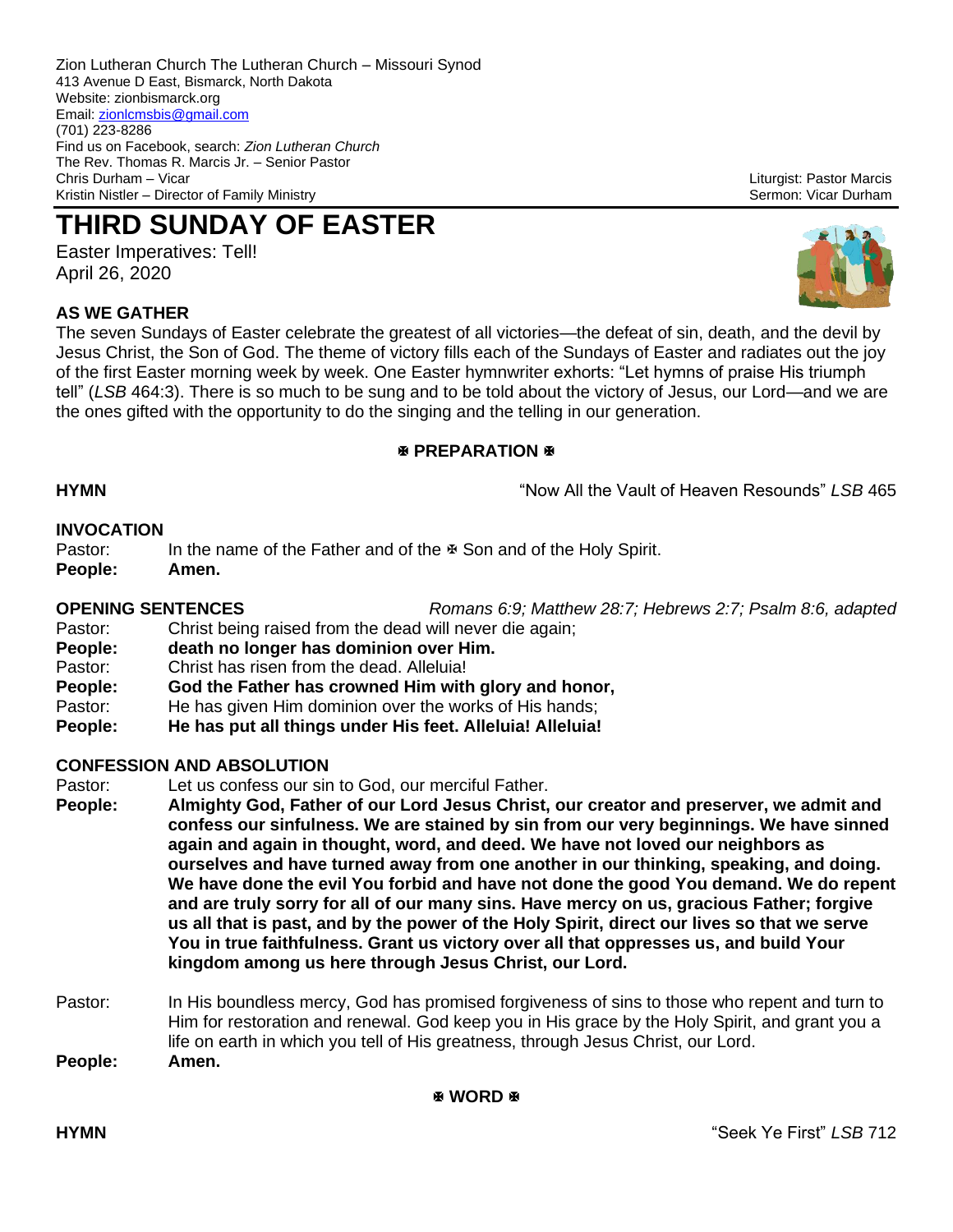# **SALUTATION**

Pastor: The Lord be with you. **People: And also with you.**

### **PRAYER OF THE DAY**

Pastor: Let us pray. O God, through the humiliation of Your Son You raised up the fallen world. Grant to Your faithful people, rescued from the peril of everlasting death, perpetual gladness and eternal joys; through Jesus Christ, our Lord, who lives and reigns with You and the Holy Spirit, one God, now and forever.

**People: Amen.**

## **FIRST LESSON** *Acts 2:14a, 36–41*

(Peter preaches in the heart of Jerusalem.)

But Peter, standing with the eleven, lifted up his voice and addressed them: "Men of Judea and all who dwell in Jerusalem, let this be known to you, and give ear to my words. Let all the house of Israel therefore know for certain that God has made him both Lord and Christ, this Jesus whom you crucified." Now when they heard this they were cut to the heart, and said to Peter and the rest of the apostles, "Brothers, what shall we do?" And Peter said to them, "Repent and be baptized every one of you in the name of Jesus Christ for the forgiveness of your sins, and you will receive the gift of the Holy Spirit. For the promise is for you and for your children and for all who are far off, everyone whom the Lord our God calls to himself." And with many other words he bore witness and continued to exhort them, saying, "Save yourselves from this crooked generation." So those who received his word were baptized, and there were added that day about three thousand souls.

| Pastor: |  | This is the Word of the Lord. |  |  |
|---------|--|-------------------------------|--|--|
|         |  |                               |  |  |

**People: Thanks be to God.**

**SONG SONG SONG** *CONG* **EXECUTE: CONG** *CONG CONG CONG CONG CONG CONG CONG CONG CONG CONG CONG CONG CONG CONG CONG CONG CONG CONG CONG C* 

Lord I lift Your name on high Lord I love to sing Your praises I'm so glad You're in my life I'm so glad You came to save us

You came from heaven to earth To show the way From the earth to the cross My debt to pay From the cross to the grave From the grave to the sky Lord I lift Your name on high CCLI License # 1171585

**EPISTLE** *1 Peter 1:17–25*

(Peter reminds us that we redeemed by the blood of Christ.)

And if you call on him as Father who judges impartially according to each one's deeds, conduct yourselves with fear throughout the time of your exile, knowing that you were ransomed from the futile ways inherited from your forefathers, not with perishable things such as silver or gold, but with the precious blood of Christ, like that of a lamb without blemish or spot. He was foreknown before the foundation of the world but was made manifest in the last times for the sake of you who through him are believers in God, who raised him from the dead and gave him glory, so that your faith and hope are in God. Having purified your souls by your obedience to the truth for a sincere brotherly love, love one another earnestly from a pure heart, since you have been born again, not of perishable seed but of imperishable, through the living and abiding word of God; for "All flesh is like grass and all its glory like the flower of grass. The grass withers, and the flower falls, but the word of the Lord remains forever." And this word is the good news that was preached to you.

Pastor: This is the Word of the Lord.

**People: Thanks be to God.**

**CHILDRENS MESSAGE**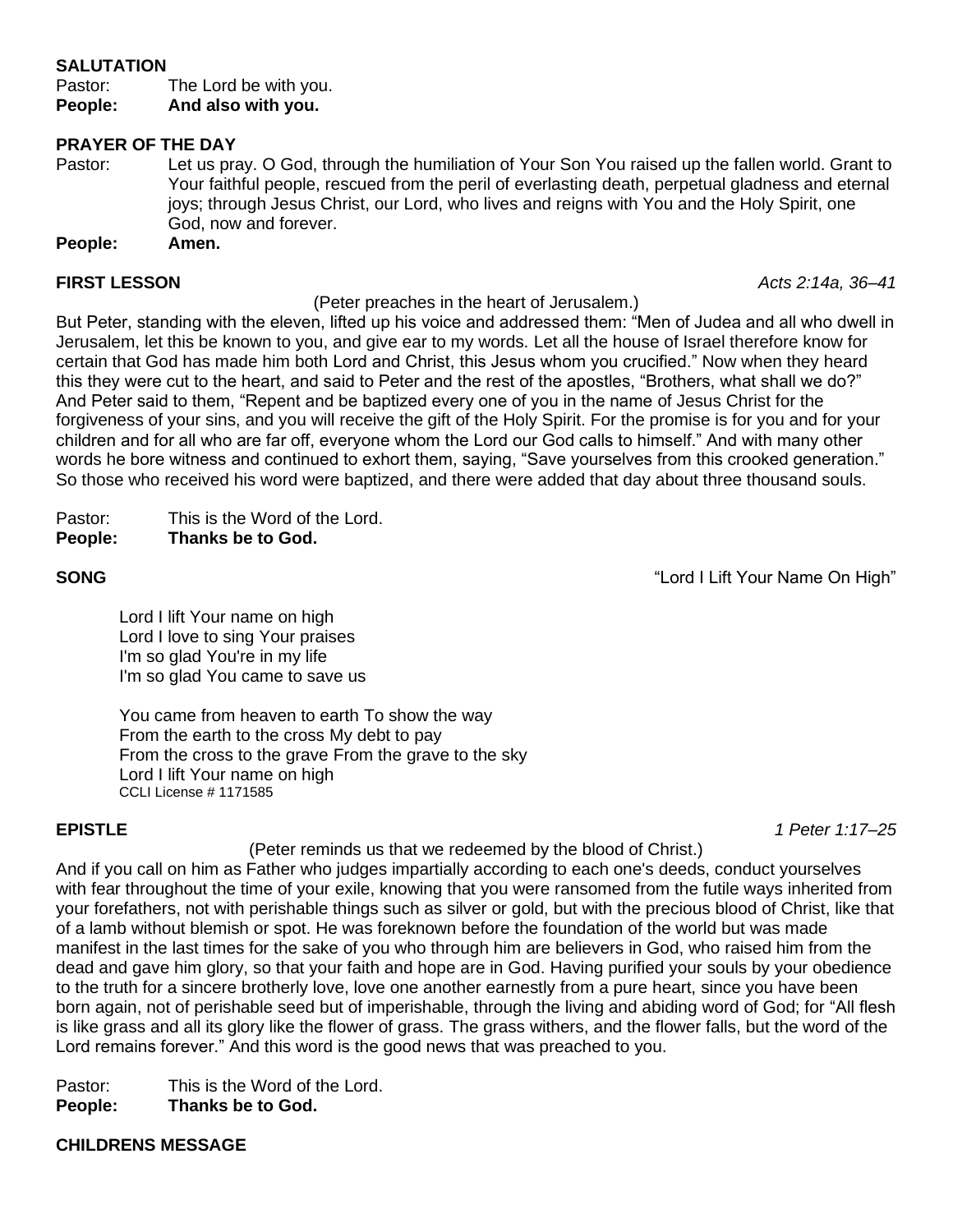Pastor: The Holy Gospel according to St. Luke, the twenty-fourth chapter. **People: Glory to You, O Lord.**

# (The disciples are witnesses of the risen Lord.)

That very day two of them were going to a village named Emmaus, about seven miles from Jerusalem, and they were talking with each other about all these things that had happened. While they were talking and discussing together, Jesus himself drew near and went with them. But their eyes were kept from recognizing him. And he said to them, "What is this conversation that you are holding with each other as you walk?" And they stood still, looking sad. Then one of them, named Cleopas, answered him, "Are you the only visitor to Jerusalem who does not know the things that have happened there in these days?" And he said to them, "What things?" And they said to him, "Concerning Jesus of Nazareth, a man who was a prophet mighty in deed and word before God and all the people, and how our chief priests and rulers delivered him up to be condemned to death, and crucified him. But we had hoped that he was the one to redeem Israel. Yes, and besides all this, it is now the third day since these things happened. Moreover, some women of our company amazed us. They were at the tomb early in the morning, and when they did not find his body, they came back saying that they had even seen a vision of angels, who said that he was alive. Some of those who were with us went to the tomb and found it just as the women had said, but him they did not see." And he said to them, "O foolish ones, and slow of heart to believe all that the prophets have spoken! Was it not necessary that the Christ should suffer these things and enter into his glory?" And beginning with Moses and all the Prophets, he interpreted to them in all the Scriptures the things concerning himself. So they drew near to the village to which they were going. He acted as if he were going farther, but they urged him strongly, saying, "Stay with us, for it is toward evening and the day is now far spent." So he went in to stay with them. When he was at table with them, he took the bread and blessed and broke it and gave it to them. And their eyes were opened, and they recognized him. And he vanished from their sight. They said to each other, "Did not our hearts burn within us while he talked to us on the road, while he opened to us the Scriptures?" And they rose that same hour and returned to Jerusalem. And they found the eleven and those who were with them gathered together, saying, "The Lord has risen indeed, and has appeared to Simon!" Then they told what had happened on the road, and how he was known to them in the breaking of the bread.

| Pastor:          | This is the Gospel of the Lord. |
|------------------|---------------------------------|
| <b>B</b> arachar | $\mathbf{D}_{\text{total}}$     |

**People: Praise to you, O Christ.**

**HYMN** "Jesus, Lead Thou On" *LSB* 718

**SERMON SERMON SERMON** *CONSIDER ALCONSTANT <b>SERMON CONSIDER ALCONSTANT <b>CONSIDER CONSIDERATE: <b>CONSIDER CONSIDERATE: <b>CONSIDER CONSIDERATE: <b>CONSIDER CONSIDERATE: <b>CONSIDER CONSIDERATE: <b>C* Luke 24:13-16

### **APOSTLES' CREED**

**I believe in God, the Father Almighty, maker of heaven and earth. And in Jesus Christ, His only Son, our Lord, who was conceived by the Holy Spirit, born of the virgin Mary, suffered under Pontius Pilate, was crucified, died and was buried. He descended into hell. The third day He rose again from the dead. He ascended into heaven and sits at the right hand of God the Father Almighty. From thence He will come to judge the living and the dead. believe in the Holy Spirit, the holy Christian Church, the communion of saints, the forgiveness of sins, the resurrection of the body, and the life everlasting. Amen.**

**OFFERING**

**OFFERTORY** "Beautiful Savior" *LSB* 537

# **PRAYER OF THE CHURCH** Pastor: Lord, in Your mercy **People: hear our prayer.**

**HOLY GOSPEL** *Luke 24:13–35*